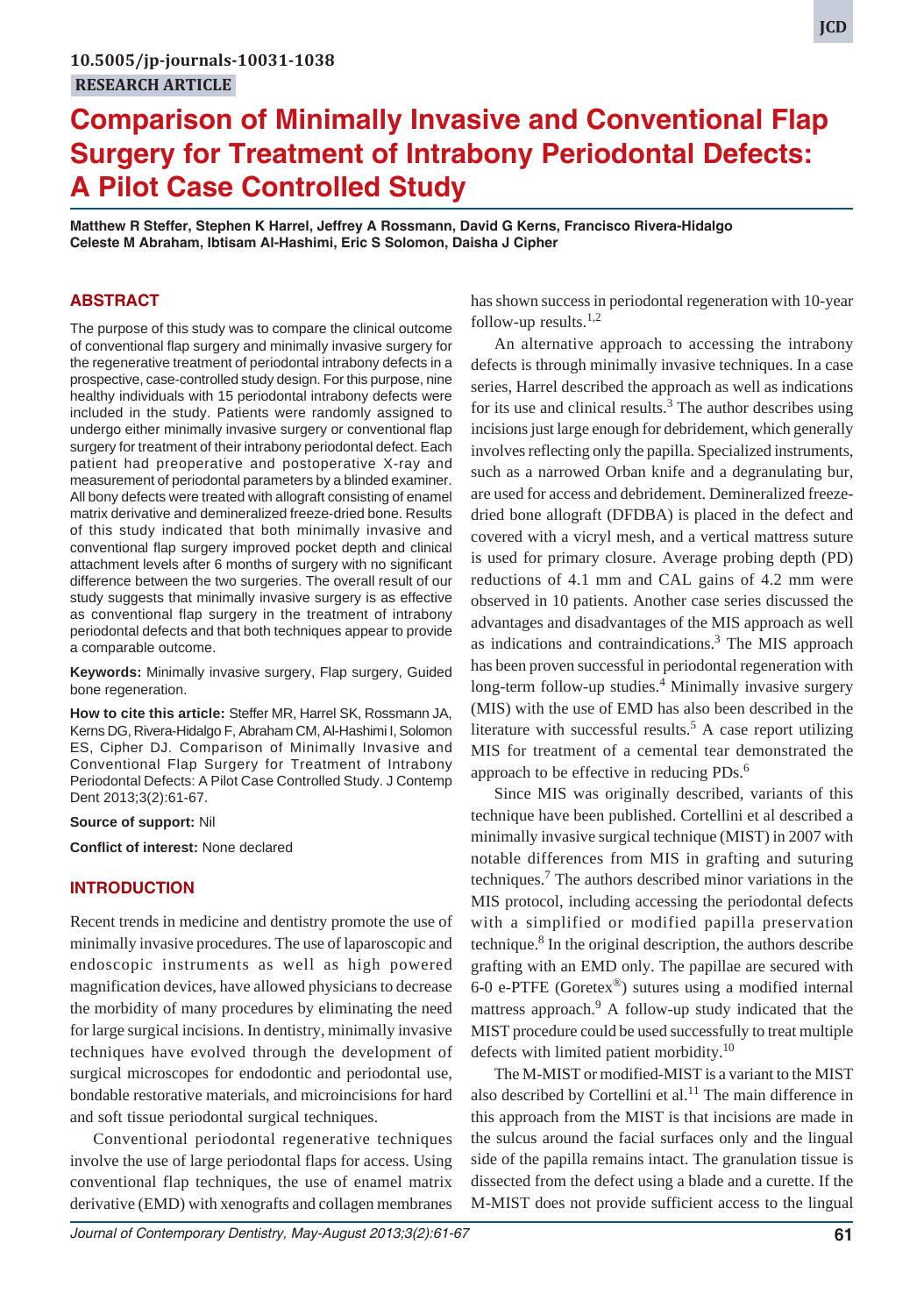side of the defect, the lingual papilla may be elevated as described in the MIST. The defect is then presutured with either 6-0 or 7-0 e-PTFE suture and grafted with EMD alone. This approach provided statistically significant improvements in both PD reduction and gain in clinical attachment levels (CALs).

Studies evaluating MISTs have demonstrated the effectiveness of this technique in reducing PDs and improving CAL. However, none of these studies compared the clinical outcome of MIS to that of conventional flap surgery. Therefore, the purpose of this study was to compare the clinical outcomes of conventional flap surgery and MIS for the treatment of periodontal intrabony defects in a prospective, case-controlled design.

#### **MATERIALS AND METHODS**

#### **Subject Selection**

The study population consisted of individuals seeking periodontal treatment at the Department of Periodontics. All patients signed an informed consent, which was approved by the Institutional Review Board at Baylor College of Dentistry-Texas A and M University System. Each patient had clinical and radiographic evaluation for periodontal disease. The inclusion criteria for the study were: (1) 18 years of age; (2) at least one periodontal intrabony defect that must involve an anterior or premolar tooth or mesial surface of a molar tooth; and (3) defects must be associated with a PD  $\geq$ 5 mm. Exclusion criteria were: (1) tooth is periodontally hopeless (i.e. mobility >2, furcation  $>2$ , etc.); (2) previous periodontal surgery within the last 2 years in area of interest; (3) systemic conditions which are generally considered to be a contraindication to periodontal surgery which included but were not limited to: severe osteoporosis, uncontrolled diabetes, blood dyscrasias; (4) pregnant or lactating females and (5) current smokers.

Prior to surgery, a stent was fabricated for each site using diagnostic casts and acrylic resin (Triad, Dentsply International, York, PA, USA). Each stent rested on the occlusal surfaces of at least 4 teeth and had a vertical notch marking the facial and lingual position of the intrabony defect. A computer program (Microsoft Excel®, Microsoft, Redmond, WA, USA) randomly assigned sites to the conventional flap (FLAP) group, or the MIS group. There were eight sites treated using the FLAP technique, and seven sites using the MIS technique. Baseline clinical measurements were made by a calibrated and blinded periodontist prior to surgery using a prefabricated stent and a periodontal probe (CP 15 UNC, Hu-Friedy, Chicago, IL, USA) to the nearest 0.5 mm. Periodontal measurements of

the tooth associated with the defect as well as the tooth adjacent to the defect, included six sites per tooth and comprised the PD, CAL, recession (REC) and bleeding on probing (BOP). In addition, the facial and lingual papilla height as described by Haghighati et  $al^{12}$  and tooth mobility were also measured. A periapical radiograph was obtained using a custom film holder (XCP, Dentsply Rinn, Tulsa, OK, USA). Triad acrylic was placed on the biting surface of the film holder to record the patient's bite, and the acrylic was subsequently cured with a curing light after exposure of the radiograph.

### **Surgical Procedures**

A single operator (MRS) performed all surgical procedures. The surgical sites were anesthetized with 2% xylocaine HCl with 1:100,000 epinephrine. For the FLAP technique, buccal and lingual intrasulcular incisions extended at least one tooth mesial and distal to the tooth associated with the intrabony defect. Full thickness mucoperiosteal flaps were reflected to allow access for debridement of the defect. For the MIS technique, incisions were made on the facial as described by Harrel.<sup>3</sup> The intrabony defect and root surfaces were debrided using an ultrasonic scaler and hand instruments. Root surfaces were conditioned for 2 minutes using 24% ethylenediaminetetraacetic acid (EDTA) (PrefGel®, Straumann USA, Andover, MA, USA) according to manufacturer's instructions. After thoroughly rinsing the site with sterile saline, EMD (Emdogain®, Straumann USA, Andover, MA, USA) was applied to the root surfaces. Additional EMD was mixed with a DFDBA (Straumann Allograft, Straumann USA, Andover, MA, USA), and the bone-EMD mixture was applied to the defect. In the FLAP technique, flap margins were sutured using 4-0 chromic gut interrupted loop sutures. In the MIS technique, papilla were sutured using 4-0 chromic gut vertical mattress sutures as described by Harrel.<sup>3</sup>

Postoperatively, patients were prescribed amoxicillin (500 mg tabs, 2 tabs starting dose then 1 tab TID for 7 days) and chlorhexidine rinse 0.12% (BID for 30 days). Ibuprofen 600 mg or hydrocodone 5/500 tablets 1 tab, q6h as needed was recommended for pain control. Postoperative instructions included no mechanical oral hygiene for the first 24 hours in the surgical area, followed by gentle brushing using the Stillman's technique if tolerated. Postoperative evaluation was performed at 1, 3 weeks and 3, 6 months postsurgery. Each subject was asked to complete three surveys at 24 hours, 1 week and 6 months after completion of the treatment. The surveys asked each subject to evaluate his/her level of pain, ability to chew, swallow and speak as well as his/her opinion on the esthetics and overall satisfaction of the procedure using a 10-point visual

道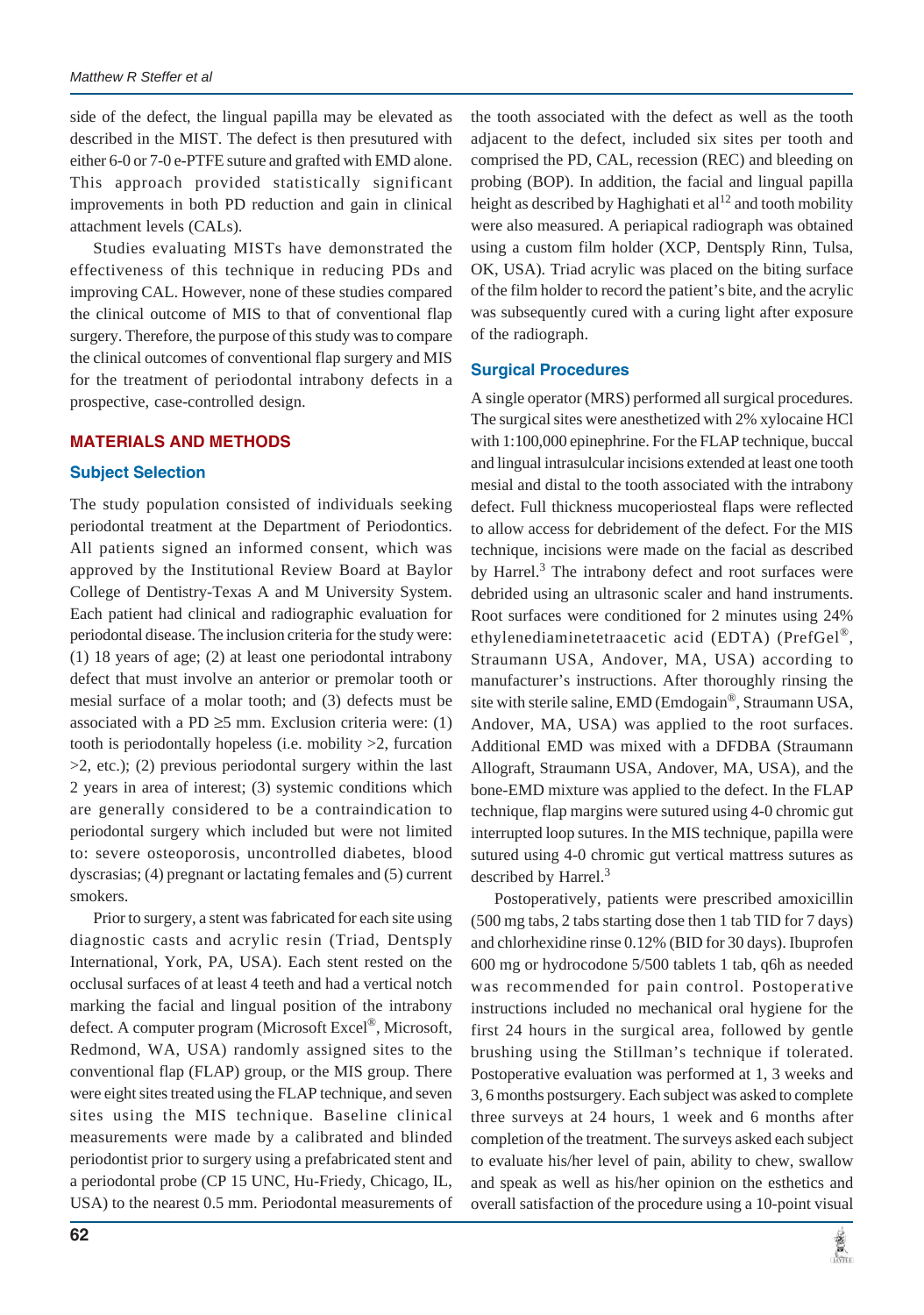analog scale. The 24-hour survey was given to the patient after the surgical appointment to complete the next day, and 1 week and 6-month surveys were completed during follow-up appointments. At the 6-month appointment, a radiograph was taken and the periodontal parameters were measured using the same periodontal probe.

# **Statistical Analysis**

Mean and standard deviations were calculated for all clinical measurements. Linear mixed models were constructed to compare the two procedures on changes over time in facial and lingual measurements of PD, CALs and papilla height. The fixed-effects portion of each model was 'procedure' (FLAP or MIS), and the random effects portion of each model was the patient, with teeth nested within each patient. Time was specified as the repeated effect, with two levels (baseline and 6-month postoperative) with a first-order autoregressive covariance structure. Friedman tests were computed to test change over time in pain, chewing, swallowing, speaking and patient satisfaction from 24 hours to 1 week and 6 months post-treatment. A Wilcoxon signed ranks test was computed to test change over time in esthetics from 1 week to 6 months post-treatment.

#### **RESULTS**

The study population consisted of five females and four males with age range between 52 and 77 years (mean: 61 years). All of the nine subjects had one or more periodontal intrabony defects. Four patients had a single periodontal defect, four patients had two, and one patient had three periodontal defects. A total of 15 sites fulfilled the inclusion criteria for the study (seven MIS and eight FLAP). The teeth consisted of one maxillary incisor, four

maxillary premolars, four maxillary molars, two mandibular cuspids and four mandibular premolars. All teeth were vital as determined by their responsiveness to thermal stimuli.

Table 1 shows mean and standard deviations of all clinical measurements. The linear mixed model for lingual PDs indicated that there was no significant effect for procedure,  $F(1,6.7) = 0.24$ ,  $p = 0.64$ . However, all patients significantly improved over time,  $F(2,24.7) = 30.7$ ,  $p <$ 0.0001. PDs averaged  $5.6 \pm 1.1$  mm at baseline and improved to  $3.9 \pm 0.8$  mm at 6 months for FLAP technique. For MIS technique, lingual PDs averaged  $6.6 \pm 1.4$  mm at baseline and improved to  $3.4 \pm 0.5$  mm at 6 months. In summary, all patients showed reduction of lingual PDs regardless of the procedure received (Table 1).

Regardless of the surgical technique employed, all patients showed a significant improvement in periodontal parameters over time,  $F(1,10.2) = 17.9$ ,  $p < 0.0001$ . For FLAP technique facial PDs averaged  $5.5 \pm 1.3$  mm at baseline and improved to  $3.3 \pm 0.7$  mm at 6 months (Figs 1A to N). For MIS technique, the mean facial PDs was  $5.8 \pm 1.9$  mm at baseline and improved to  $3.3 \pm 0.5$  mm at 6 months (Figs 2A to J). Therefore, all patients showed reduction in facial PDs (see Table 1).

The linear mixed model for lingual CALs indicated that there was no significant effect for procedure,  $F(1,9.5) =$  $1.96$ ,  $p = 0.19$ . However, all patients significantly improved over time,  $F(1,7.3) = 19.9$ ,  $p < 0.0001$ . CALs averaged  $5.9 \pm 2.0$  mm at baseline and improved to  $4.4 \pm 1.5$  mm at 6 months for FLAP subjects. For MIS subjects, lingual CALs averaged 7.6  $\pm$  1.8 mm at baseline and improved to  $5.4 \pm 1.9$  mm at 6 months. Therefore, all patients showed improved lingual CALs regardless of the procedure received (see Table 1).

| Table 1: Clinical parameters at baseline and 6 months following surgery |                 |               |               |               |          |  |  |  |  |  |
|-------------------------------------------------------------------------|-----------------|---------------|---------------|---------------|----------|--|--|--|--|--|
| mm                                                                      | <b>Baseline</b> |               | 6 months      |               | *p-value |  |  |  |  |  |
|                                                                         | <b>FLAP</b>     | <b>MIS</b>    | <b>FLAP</b>   | <b>MIS</b>    |          |  |  |  |  |  |
| PD-lingual                                                              | $5.6 \pm 1.1$   | $6.6 \pm 1.4$ | $3.9 \pm 0.8$ | $3.4 \pm 0.5$ | < 0.0001 |  |  |  |  |  |
| PD-facial                                                               | $5.5 \pm 1.3$   | $5.8 \pm 1.9$ | $3.3 \pm 0.7$ | $3.3 \pm 0.5$ | < 0.0001 |  |  |  |  |  |
| CAL-lingual                                                             | $5.9 \pm 2.0$   | $7.6 \pm 1.8$ | $4.4 \pm 1.5$ | $5.4 \pm 1.9$ | < 0.0001 |  |  |  |  |  |
| CAL-facial                                                              | $6.1 \pm 1.9$   | $6.9 \pm 2.5$ | $4.5 \pm 1.6$ | $4.4 \pm 1.6$ | 0.04     |  |  |  |  |  |
| PAP-lingual                                                             | $1.4 \pm 1.9$   | $1.5 \pm 1.7$ | $1.4 \pm 1.5$ | $1.2 \pm 1.1$ | 0.82     |  |  |  |  |  |
| PAP-facial                                                              | $1.9 \pm 1.5$   | $1.6 \pm 2.0$ | $1.8 \pm 1.8$ | $1.0 \pm 1.1$ | 0.42     |  |  |  |  |  |

MIS: Minimally invasive surgery; FLAP: Conventional flap; PD: Probing depth; CAL: Clinical attachment level; PAP: Papilla height; \*Friedman tests

| Table 2: Descriptive statistics of survey data at 24 hours, 1 week and 6 months |               |               |               |               |                |               |  |  |  |  |
|---------------------------------------------------------------------------------|---------------|---------------|---------------|---------------|----------------|---------------|--|--|--|--|
|                                                                                 |               | 24 hours      |               | 1 week        |                | 6 months      |  |  |  |  |
|                                                                                 | $F$ $AP$      | <b>MIS</b>    | $F$ $AP$      | <b>MIS</b>    | $F$ $AP$       | <b>MIS</b>    |  |  |  |  |
| Pain                                                                            | $1.3 \pm 0.5$ | $1.2 + 1.0$   | $0.3 \pm 0.5$ | $0.3 \pm 0.5$ | $0.3 \pm 0.7$  | $0.0 \pm 0.0$ |  |  |  |  |
| <b>Esthetics</b>                                                                |               |               | $9.8 \pm 0.7$ | $9.9 \pm 0.4$ | $10.0 \pm 0.0$ | $9.9 \pm 0.2$ |  |  |  |  |
| Patient satisfaction                                                            | $9.8 \pm 0.7$ | $9.7 \pm 0.8$ | $9.9 \pm 0.4$ | $9.9 \pm 0.4$ | $10.0 \pm 0.0$ | $9.9 \pm 0.2$ |  |  |  |  |

Visual analog scale of 1 to 10

*Journal of Contemporary Dentistry, May-August 2013;3(2):61-67* **63**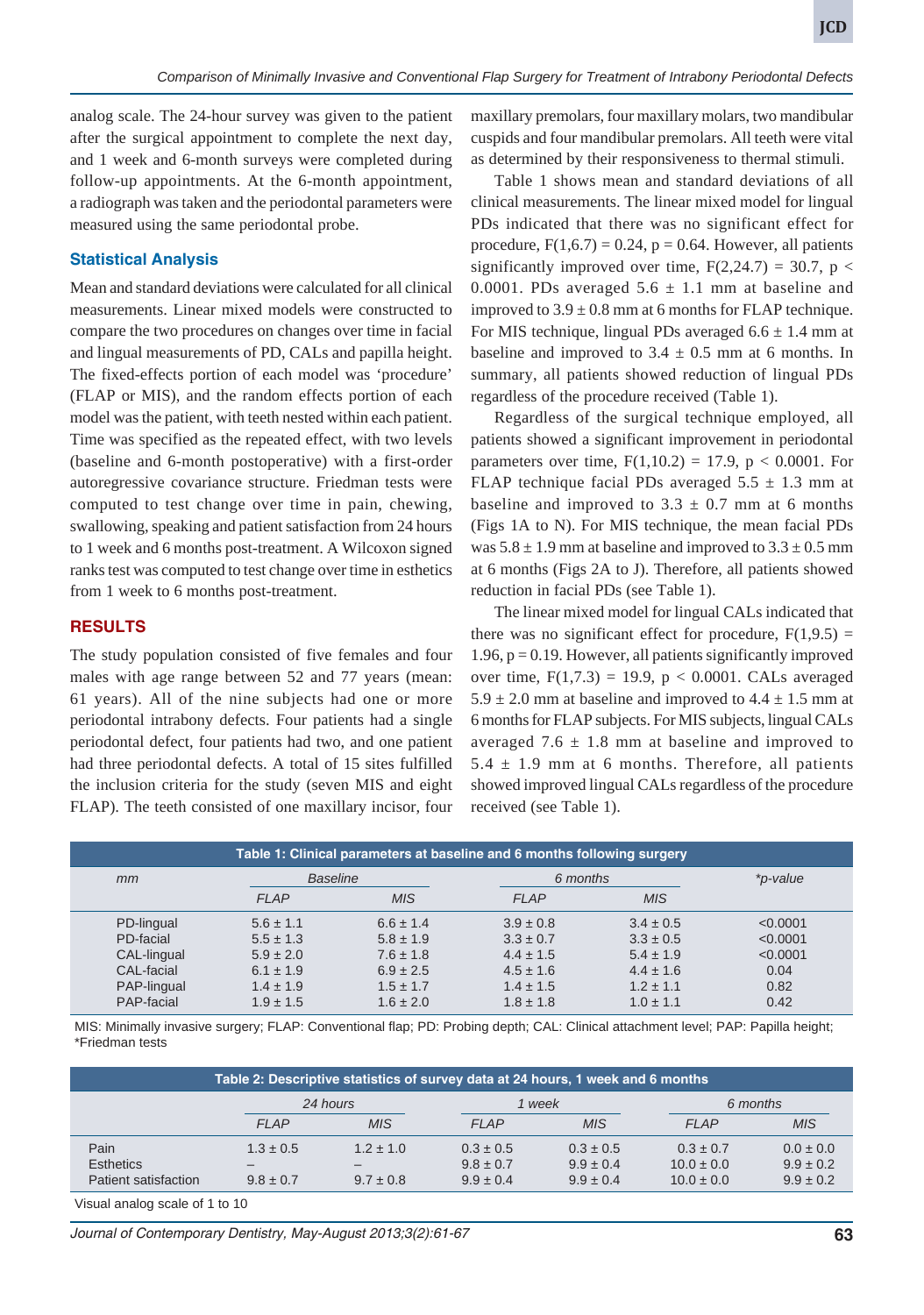

**Figs 1A to N:** Defect treated with FLAP protocol: (A) preoperative facial view of #14 treated with FLAP protocol, (B) after flap reflection of A, (C) after grafting with DFDBA + EMD, (D) after suturing of C, (E) preoperative palatal view of A, (F) palatal view after flap reflection, (G) palatal view after grafting with DFDBA + EMD, (H) palatal view after suturing, (I) one week postoperative view of #14, (J) six-month postoperative view of #14, (K) one week postoperative palatal view of I, (L) six-month postoperative palatal view of J, (M) preoperative PA radiograph of #14 depicting vertical bone loss on the mesial of #14 and (N) six-month postoperative PA radiograph of #14 depicting radiographic bone fill of defect

Similar improvement was observed for facial CALs averaging  $6.1 \pm 1.9$  mm at baseline and improved to  $4.5 \pm 1.6$  mm at 6 months for FLAP technique. For MIS subjects, facial CALs averaged  $6.9 \pm 2.5$  mm at baseline and improved to  $4.4 \pm 1.6$  mm at 6 months (Table 1).

A significant difference was also observed in the reduction of facial papilla height with MIS *vs* FLAP procedures,  $1.6 \pm 2.0$  mm at baseline to  $1.0 \pm 1.1$  mm at 6 months *vs*  $1.9 \pm 1.5$  mm at baseline to  $1.8 \pm 1.8$  mm at 6 months respectively ( $p = 0.03$ ).

Nonparametric tests for repeated measures subsequently were computed and indicated that patients' pain was significantly changed over time (Table 2). Pain significantly decreased over time, p < 0.0001. However, patient satisfaction

did not significantly change over time  $(p = 0.14)$ . Similarly, scores for esthetics did not significantly change over time.

No subject reported pain greater than 4/10 (mean: 1.3/10) at 24 hours, regardless of the procedure received, and only one subject reported any discomfort at 6 months.

Eight of nine subjects reported some limitations in chewing (mean: 3.6/10, range: 0-7) at 24 hours, regardless of procedure. Patients generally had little difficulty swallowing (mean: 0.4/10, range: 0-1) or speaking (mean: 0.1, range: 0-1) at 24 hours, and no limitations for each at 6 months. Patients were generally pleased with the esthetics of both procedures at 6 months (mean: 9.97/10, range: 9.5-10) as well as overall satisfaction (mean: 9.97/10, range: 9.5-10) (Graph 1A to C).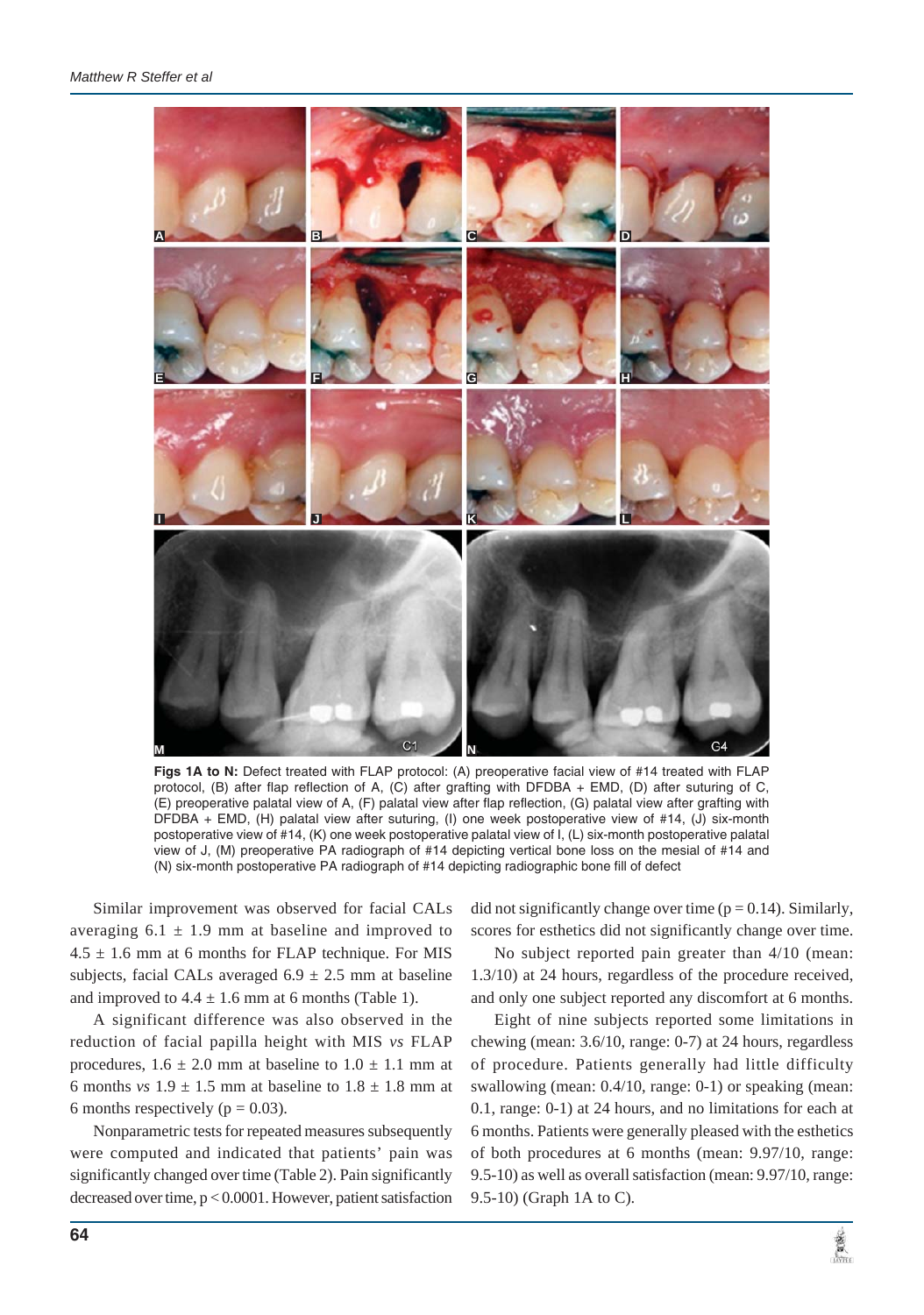*Comparison of Minimally Invasive and Conventional Flap Surgery for Treatment of Intrabony Periodontal Defects*



**Figs 2A to J:** Defect treated with MIS protocol: (A) preoperative view of #3 treated with MIS protocol, (B) facial view of #3 demonstrating incision design, (C) one week postoperative facial view of #3, (D) six-month postoperative facial view of #3, (E) preoperative palatal view of A, (F) papilla elevation on facial of #3, (G) one week postoperative palatal view of C, (H) six-month postoperative palatal view of D, (I) preoperative radiograph depicting vertical bone loss on mesial of #3, (J) six-month postoperative radiograph depicting partial bone fill of defect

### **DISCUSSION**

This study was designed to compare the effectiveness of MIS compared to conventional surgical techniques for regeneration of periodontal defects using EMD and DFDBA. To date, the literature regarding MIS has been comparative in nature with no controlled studies.<sup>3-5,7,10-11,13-14</sup>

Previous studies reported improvement in clinical periodontal parameters after MIS, and often times to a greater extent than comparable traditional surgical approaches.

Fifteen deep intrabony periodontal defects were treated in the study. Six months follow-up evaluation revealed a significant reduction in pocket depth (2.50 mm facially and 3.14 mm lingually for the MIS group *vs* 2.19 mm facially and 1.75 mm lingually for the FLAP group). This was also accompanied by CAL gains for the MIS group of 2.50 mm facially and 2.21 mm lingually *vs* 1.63 mm facially and 1.50 mm lingual for the FLAP group. Facial and lingual PD and CAL improvements were significant for each group from baseline. Although MIS demonstrated slightly better improvement in PD and CAL, there was no significant

difference in the outcome between the two surgical approaches. Similar improvement in periodontal parameters was also reported by several studies.<sup>3,4,7,11,14</sup>

Change in papilla height observed in this study was greater than other studies utilizing minimally invasive techniques.<sup>3,7,10</sup> There was significantly more loss of papillary height on the facial with the MIS technique than the FLAP technique (0.64 *vs* 0.13 mm respectively). However, no significant difference was observed in the lingual aspect between the two procedures (0.29 *vs* – 0.06 mm respectively).

In this study, all mesiodistal papillary incisions were made on the facial aspect which may account for the greater facial loss of papilla height observed. Limited surgical experience may account for the overall lack of comparable results in papilla height as well as PD and CAL improvements.

The results for the FLAP procedure were consistent with previous studies using EMD and bone graft for GTR procedures. Sculean et  $al^2$  published a 10-year follow-up study on the effects of using EMD, GTR and EMD + GTR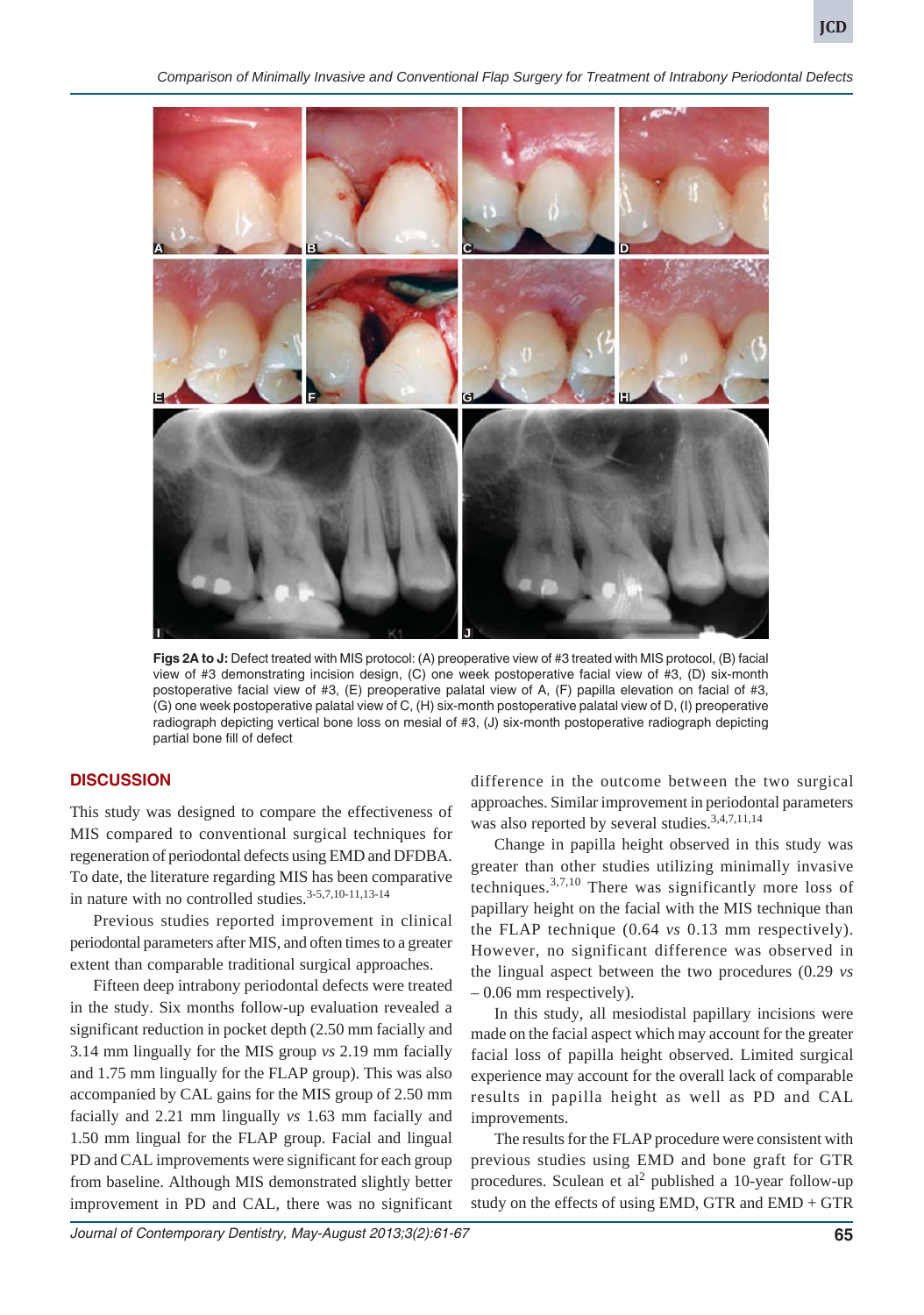

**Graphs 1A to C:** Graphical representation of survey data: (A) Postoperative pain, (B) postoperative esthetics and (C) postoperative satisfaction

compared to open flap debridement in 38 patients. When using EMD with GTR, the authors reported a mean PD reduction of 3.5 mm and mean CAL gain of 2.9 mm at 10 years, with a mean change in REC of 0.6 mm. The authors also reported no significant changes from 1 to 10 years, indicating that the results are stable over time. Hoidal et al<sup>15</sup> compared EMD + DFDBA to DFDBA alone when treating periodontal intrabony defects in 32 patients. The

authors reported mean PD reductions of  $2.56 \pm 1.42$  mm and  $1.47 \pm 1.40$  mm CAL gains after 6 months for the  $EMD \pm DFDBA$  group, which compares favorably with the results of the present study. The authors also reported  $1.09 \pm 0.99$  mm of REC change, which is slightly more than that observed in the present study.

MISTs are promoted as being less painful.<sup>3</sup> Postoperative pain after a MIS procedure was evaluated in a previous study using a 100 mm VAS scale.<sup>10</sup>

The authors reported a mean intensity of pain of  $19 \pm 9$ (range: 11-31), which compares favorably to the other studies.<sup>3,14</sup>

Patients in the current study reported no more postoperative pain in FLAP procedures than MIS procedures, which questions the validity of minimal postoperative pain as an advantage of minimally invasive periodontal procedures. The occurrence of 'black triangles' after many periodontal procedures is a subject of concern for many clinicians. Despite having greater loss of papilla fill after MIS and FLAP procedures than reported in other studies, patients were very pleased with the esthetics and clearly not critical of this in their rating of overall esthetics.

# **CONCLUSION**

The overall result of our study suggests that MIS is as effective as conventional flap surgery in the treatment of deep intrabony periodontal defects and that both techniques appear to provide a comparable outcome in reduced PDs and gain of CALs.

# **REFERENCES**

- 1. Sculean A, Windisch P, Chiantella GC. Human histologic evaluation of an intrabony defect treated with enamel matrix derivative, xenograft, and GTR. Int J Periodontics Restorative Dent 2004 Aug;24(4):326-333.
- 2. Sculean A, Kiss A, Miliauskaite A, Schwarz F, Arweiler NB, Hannig M. Ten-year results following treatment of intra-bony defects with enamel matrix proteins and guided tissue regeneration. J Clin Periodontol 2008 Sep;35(9):817-824.
- 3. Harrel SK. A minimally invasive surgical approach for periodontal bone grafting. Int J Periodontics Restorative Dent 1998 Apr;18(2):161-169.
- 4. Harrel SK, Nunn ME, Belling CM. Long-term results of a minimally invasive surgical approach for bone grafting. J Periodontol 1999 Dec;70(12):1558-1563.
- 5. Harrel SK, Wilson TG, Nunn ME. Prospective assessment of the use of enamel matrix proteins with minimally invasive surgery. J Periodontol 2005 Mar;76(3):380-384.
- 6. Harrel SK, Wright JM. Treatment of periodontal destruction associated with a cemental tear using minimally invasive surgery. J Periodontol 2000 Nov;71(11):1761-1766.
- 7. Cortellini P, Tonetti MS. Minimally invasive surgical technique and enamel matrix derivative in intra-bony defects. I: Clinical outcomes and morbidity. J Clin Periodontol 2007 Dec;34(12): 1082-1088.